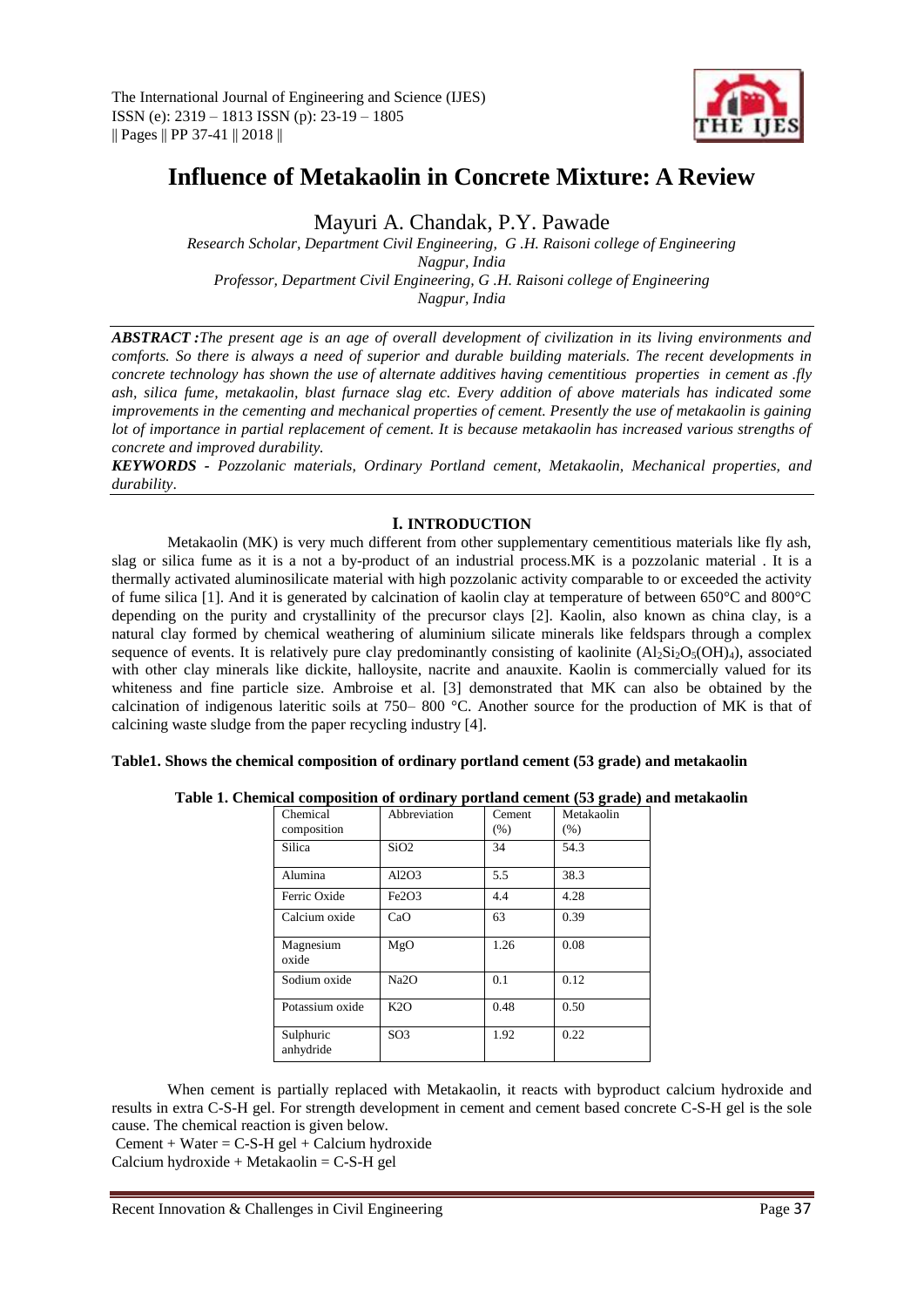### **II. LITERATURE SURVEY**

The Several researchers have studied on various parameters by replacing the cement by metakaolin, which includes fineness, mineral composition, workability, various strengths of cement mortars and concrete, permeability, chloride permeability, resistance to chemical attack, sorphtivity, durability, alkali aggregate reactivity etc.

S.Wild et al. [5] studied the mechanism of increasing the strength due to addition of metakaolin contents (0– 30%) for different curing periods of 1 to 90 days . The observed results establish that there is an optimum OPC replacement level of 20 wt% MK and that the contribution which MK makes to strength is restricted beyond 14 days.

Sabir.B.B et al. [6] studied the utilization of metakaolin as pozzolanic material for mortar and concrete and mentioned about the wide range application of metakaolin in construction industry .They reported that the addition of metakaolin as a pozzolana will help in the development of early strength and some improvement in long term strength.

Jian-Tong Ding et al. [7] conducted several experiments with seven concrete mixtures of 0, 5, 10, and 15% by mass replacement of cement with high-reactivity metakaolin or Silica fume, at a water cement ratio of 0.35 and a sand-to-aggregate ratio of 40% was carried out. The effect of metakaolin or Silica fume on the workability, strength, shrinkage, and resistance to chloride penetration of concrete was investigated. The incorporation of both metakaolin and Silica fume in concrete was found to reduce the free drying shrinkage and restrained shrinkage cracking width. It is also reported that the incorporation of metakaolin or Silica fume in concrete can reduce the chloride diffusion rate significantly. The performance of Silica fume was found to be better than metakaolin.

Xianyu Jin et al. [8] reported the improvements in mechanical properties of concrete by addition of mineral admixtures such as silica fume, slag, fly ash, and metakaolin, on the mechanical behavior of young concrete under either uniaxial compression or tension. The uniaxial compression and uniaxial tension tests have been conducted on the concrete specimens at ages of 1/2, 1, 2, 3, 7, and 28 days. By utilizing the circumferential control and adaptive deformation control, the complete stress-strain (deformation) curves have been obtained for young concrete under either uniaxial compression or uniaxial tension. The experimental results show that the different mineral admixtures do have different influences on properties of young concrete. Metakaolin shows the best enhancement on the mechanical properties of young concrete generally.

The empirical formula for evaluating compressive strength of young concrete is proposed in this paper. It takes the following form:

fcm( $t$ )=0.23(ln t+1)fc28

fcm(t)=compressive strength at age t days and fc28 =compressive strength of at 28-days age

Badogiannis et al. [9] studied the properties of concrete by replacing either cement or sand in percentages of 10% or 20% by weight of the control cement content by metakaolin from poor Greek kaolin and commercial metakaolin.. Eight different mixes were used to produce high-performance concrete, replacing either cement or sand in percentages of 10% or 20% by weight of the control cement content by metakaolin. The efficiency factor (k-value) was used to evaluate the strength development of metakaolin concrete. The produced metakaolin as well as the commercial one imparts a similar behavior with respect to the concrete strength. Both metakaolins exhibit very high k-values up to 3.0 at 28 days, giving an excellent performance

J.M. Justice et al [10] Studied the behavior of two metakaolins differ by their surface area (11.1 vs. 25.4  $m^2$ /g) as supplementary cementitious materials (SCMs) in concrete mixes . Mechanical properties like compressive, splitting tensile, and flexural strengths and elastic modulus were studied for 8% weight of cement replacement by MK and silica fume compared to control mixtures at water-to-cement ratios of 0.40, 0.50, and 0.60 where no SCM .Splitting tensile, flexural strengths and elastic modulus increased and Setting time decreased in the pastes with both metakaolins as compared to control mixtures. Due to alkali-silica reaction both metakaolins reduced rapid chloride ion permeability and expansion when compared to silica fume and control mixtures. Both metaklaolins performed superior to silica fume but finer metakaolin gave better results.

Nabil M. Al-Akhras [11] studied the the durability of concrete to sulfate attack, replacing cement , 5%, 10%, and 15% by weight of cement with metaaolin (MK) . The parameters like water to binder ratio (0.5 and 0.6), initial moist curing period (3, 7, and 28 days), curing type (moist and autoclaving), and air content (1.5% and 5%) also investigated.Concrete specimens were immersed in 5% sodium sulfate solution after the specified initial moist curing period for a total period of 18 month. By measuring expansion of concrete prisms, compressive strength reduction of concrete cubes, and visual inspection of concrete specimens to cracks the degree of sulfate attack was assessed. Increase in metakaolin replacement level increases the sulfate resistance of

Recent Innovation & Challenges in Civil Engineering Page 38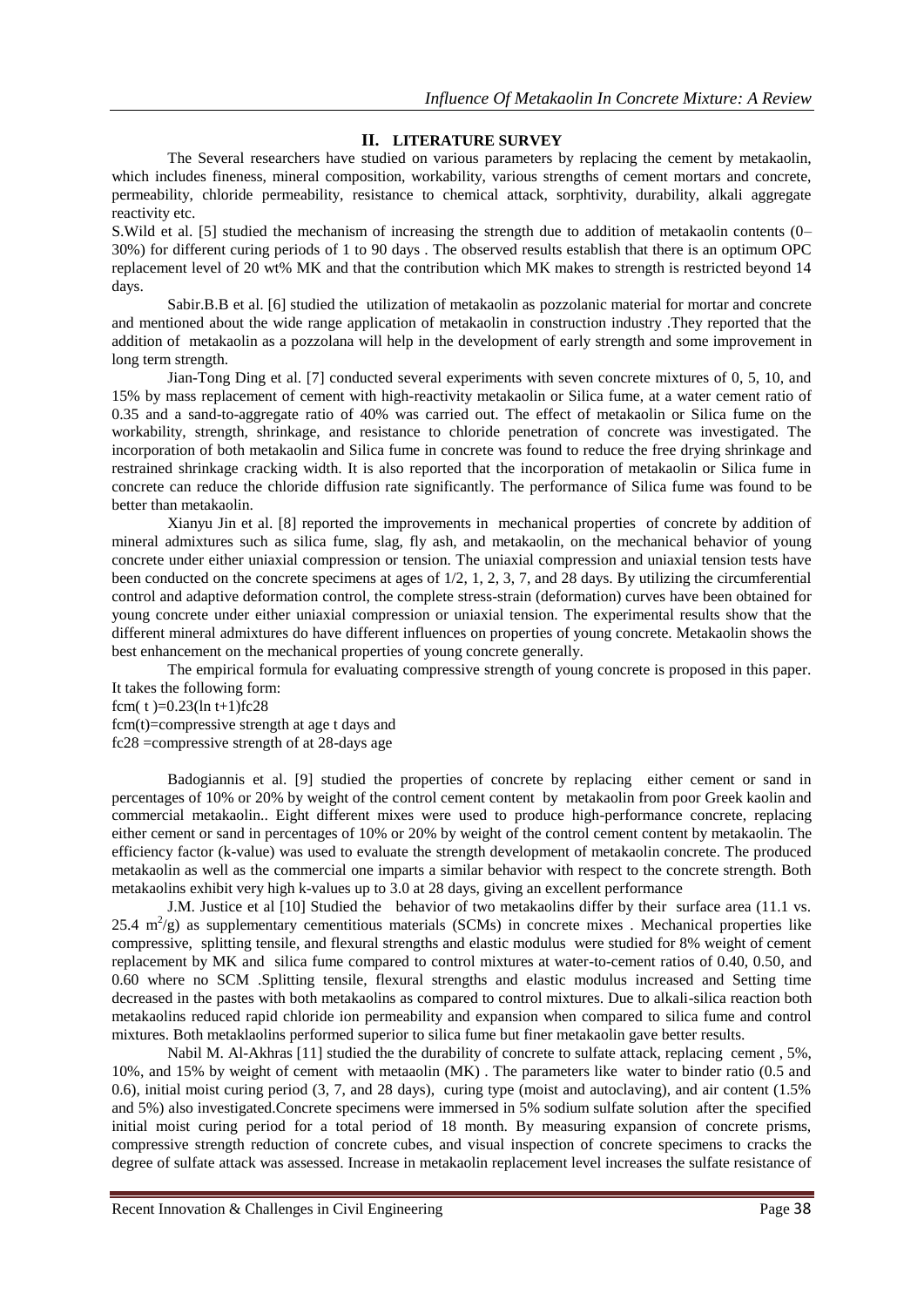metakaolin concrete. The resistance to sulfate of MK concrete at lower w/b ratio of 0.5, autoclaved MK concrete and the air entrained MK concrete was found superior.

Erhan Gu neyisi et al [12] studied the behavior of plain concrete and metakaolin replacement with 0 to 20% of ortland cement by weight in concrete with two water binder (w/b) ratios of 0.35 and 0.55 under air and water curing . At all cement replacement levels under both air and water curing the properties like compressive strength, sorptivity, and chloride penetration with age are compared with those of the control concrete. sorptivity and chloride permeability of concrete depending mainly on replacement level of MK, w/b ratio, curing condition, and chloride exposure period , reduced due to the addition of MK . Also found that Metakaolin concretes looses compressive strength and permeability-related durability than the plain concretes due to inadequate or poor curing.

J. M. Justice et al. [13] evaluated the performance of two metakaolins varied by their surface area (11.1 vs. 25.4  $\text{m}^2/\text{g}$ ) as supplementary cementitious materials for the effect of metakaolin fineness on effective pozzolanic reraction, Calcium hydroxide consumption, and pore structure enhancement through measurements of workability, setting time, strength, elastic modulus, heat evolution, calcium hydroxide content, and surface area. when the finer metakaolin was used compressive and flexural strength of concrete were greater and improved at a faster rate.The increased early age flexural strength by as much as 60% of concrete due to addition of metakaolin. At the lower water-to-cementitious materials ratio the effect of metakaolin surface area on compressive strength was more clear. At the lowest w/cm, 0.40 , compressive strength iprovement found in the metakaolin–cement concretes than the ordinary concretes.The greater and more rapid heat evolution observed in greater surface area metakaolin concrete indicating a higher reactivity and a greater rate of calcium hydroxide formation. After 14 days Both metakaolins decreased calcium hydroxide content compared to controls and after 28 days more refined pore structure compare to controls was observed through surface area measurements.

Abid Nadeem et al. [14] analyzed the chloride permeability performance of seven concrete and three mortar mixes with varying proportions of metakaolin (5, 10 and 20%)and fly ash (20, 40 and 60%) as partial replacement of ordinary Portland cement (PC)exposed to 200, 400, 600 and 800°C.Chloride permeability values were extremely low for unheated specimens. chloride permeability was higher but in adequate limits at 200°C, than that at room temperature 27°C. Once the exposure of 400°C, most of the concrete specimens in moderately permeable condition and after the exposure of 600 and 800°C concrete is highly chloride permeable. For temperatures up to 200°C, all metakaolin concrete specimens and at all temperatures FA concrete specimens had lower chloride permeability than PC concrete. At 600°C or above concrete is more chloride permeable than mortor which is an indication of degradation.

Jiping Bai et al. [15] studied optimization and prediction of consistency of admixture concrete (PC,+FA +MK) for better construction. statistical models were prepared for predicting the consistency of concrete with FA and MK at graduated replacement levels of up to 40% and 15%, respectively. The model could successfully predict the consistency parameters like slump, compacting factor and Vebe time with good accuracy.The experimental findings within ±5%.

Chao Li et al. [16] Studied two main models of alkali-activated cements, one is the activation of slag (Si+Ca) and the other is activation of metakaolin (Si+Al). This study reviews current knowledge about the comparison between alkali-activated slag (Si+Ca) and metakaolin (Si+Al) cements, including the general properties of slag and metakaolin, hydration products reaction mechanisms and the role of Ca and Al. Models could predict results with good degree of accuracy.

Eva Vejmelkova et al. [17] studied high performance concrete (HPC) with replacement of Portland cement by 10% of metakaolin for physical mechanical and fracture properties, durability , hydric and thermal properties and chloride binding characteristics are measured and proved to improve all these after 28 days. Its Chemical resistance to distilled water and HCl is found to be better.

Hisham M. Khater [18] carried out research analysis on mortar specimens adding 0-30% metakaolin produced by firing Kaolin at 820 °C for 2 hrs for the resistance to the magnesium chloride. Mortar specimens with a high replacement level of metakaolin showed higher resistance to magnesium chloride solution due to, the reduction of calcium hydroxide and the increase of secondary C–S–H in the cement matrix. Compressive strength got increased replacing up to 25% wt of cement by metakaolin in OPC due to good improvement in matrix structure of dense quality.

Pacheco Torgal.F et al. [19] studied the effect of metakaolin and fly ash on strength and concrete durability. The durability of concrete was studied by different parameters like water absorption, oxygen permeability and concrete resistivity. Compressive strength decreases when replacement of cement by 30% fly ash, whereas replacement of cement by 15% fly ash and 15% metakaolin is responsible for minor strength reduction but improvement in durability.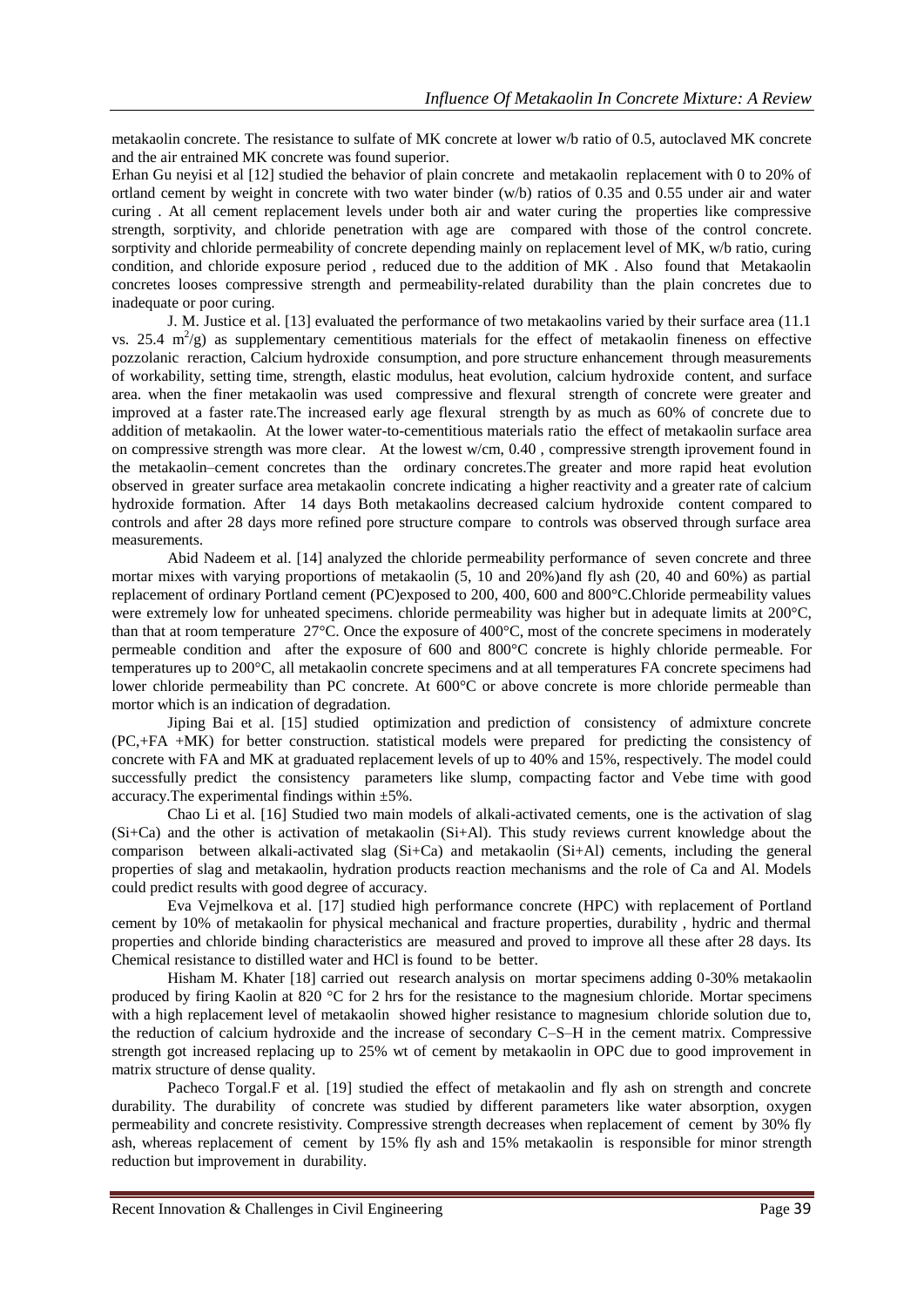Antoni M et al. [20] investigated that 45% of cement replacement by 15% of limestone and 30% of metakaolin in mortars presents better mechanical properties at 7 and 28 days than the 100% PC mortar . Using X-ray diffraction, thermogravimetry analysis and isothermal calorimetry studied matrix development in pastes. Reaction between calcium carbonate and alumina from the metakaolin results in forming supplementary "alumina, ferric oxide, monosulfate " phases and stabilizing hydrous calcium aluminium sulfate (ettringite). Using simple mass balance calculations derived from thermogravimetry results, presented thethermodynamic simulation for the system, which concurs with the experimental observations. Gypsum influences the early age strength, addition should be carefully balanced with calcined clays.

A.A. Ramezanianpour et al. [21] studied the performance of concrete mixtures with local metakaolin in terms of compressive strength, water penetration, sorptivity, salt ponding, rapid chloride permeability test and electrical resistivity which carried out at 7, 28, 90 and 180 days. XRD and SEM tests carried out for the micro structural development of the cement pastes with metakaolin. Concrete mixtures prepared by replacing 0%, 10%, 12.5% and 15% by mass of cement with metakaolin at water/binder (w/b) ratios 0.35, 0.4 and 0.5 having a constant total binder content of  $400 \text{ kg/m}^3$ . Results showed that concrete with metakaolin had superior compressive strength and metakaolin enhanced the durability of concretes and reduced the chloride dispersion. Demonstrated an exponential relationship between chloride permeability and compressive strength of concrete and a linear relationship between rapid chloride permeability test and salt ponding test results.

Abid Nadeem et al. [22] evaluated the performance of Fly Ash (FA) and Metakaolin (MK) mortar at elevated temperatures. Analysis carried out for the partial replacement of cement with MK from 5% to 20%, FA from 20% to 60% and temperatures from  $27^{\circ}$  C to 800 $^{\circ}$  C. Qualitative analysis of the microstructure of heated and unheated mortar was performed by Scanning Electron Microscope (SEM) while quantitative analysis was performed on SEM images using Image Pro-plus software. For all mixes, compressive strength decreased while charge passed increased with the increase in temperature from  $27^{\circ}$  C to  $800^{\circ}$  C and major strength and durability loss occurred after  $400^{\circ}$ C, which was considered as critical temperature for degradation.

R. San Nicolas et al. [23] studied the performance and durability of concrete where flash- calcined metakaolin (MKF) was used as Portland cement replacement. The replacement rate was set at 25% of MKF in six different types of concrete, from immediate release concrete to self compacting concrete and from low to high performance concrete, including concrete for general or structural purpose. MKF concrete reduces the, permeability, chloride ion penetration and increases strength.

Efstratios G. Badogiannis et al. [24] studied evaluate the durability of Self-Compacting Concrete (SCC) with inclusion of metakaolin (MK). Cement or limestone powder was replaced by MK at different levels. Open porosity, sorptivity, water and gas permeability, chloride penetrability were evaluated against a reference mixture. The inclusion of MK improved durability, but no enhancement on the near surface water permeability of the concrete. Equations expressing the effect of the replacement level on the examined properties were formulated, whenever appropriate. The major effect of MK as a replacement material was observed in the chloride penetration resistance.

#### **III. CONCLUSION**

- The study of various researches on use of metakaolin in cement mortar and concrete can be summarized as follows.
- 1. Use of 25% MK in replacement of cement increases strengths of all basic properties viz. compressive strengths, flexure strengths, split strengths, tensile strengths etc. and durability improvement.
- 2. Water permeability, absorption was much improved in use of metakaolin which leads to increase in density of concrete.
- 3. Use of metakaolin in preparing acid resistance concrete such as chloride permeability, sulfate resistance showed good results.
- 4. Use of metakaolin showed better improvement in flow ability of concrete and cement mortar.
- 5. It reduces efflorescence which occurs when calcium is transported by water to the surface where it combines with carbon dioxide from the atmosphere to make calcium carbonate, which precipitates on the surface as a white residue.
- 6. It enhances workability and finishing of concrete
- 7. It reduces shrinkage due to particle packing.
- 8. It can be used to form of high performance, high strength, and lightweight concrete, precast and pouredmold concrete, fiber cement and ferrocement products, glass fiber reinforced concrete, etc.